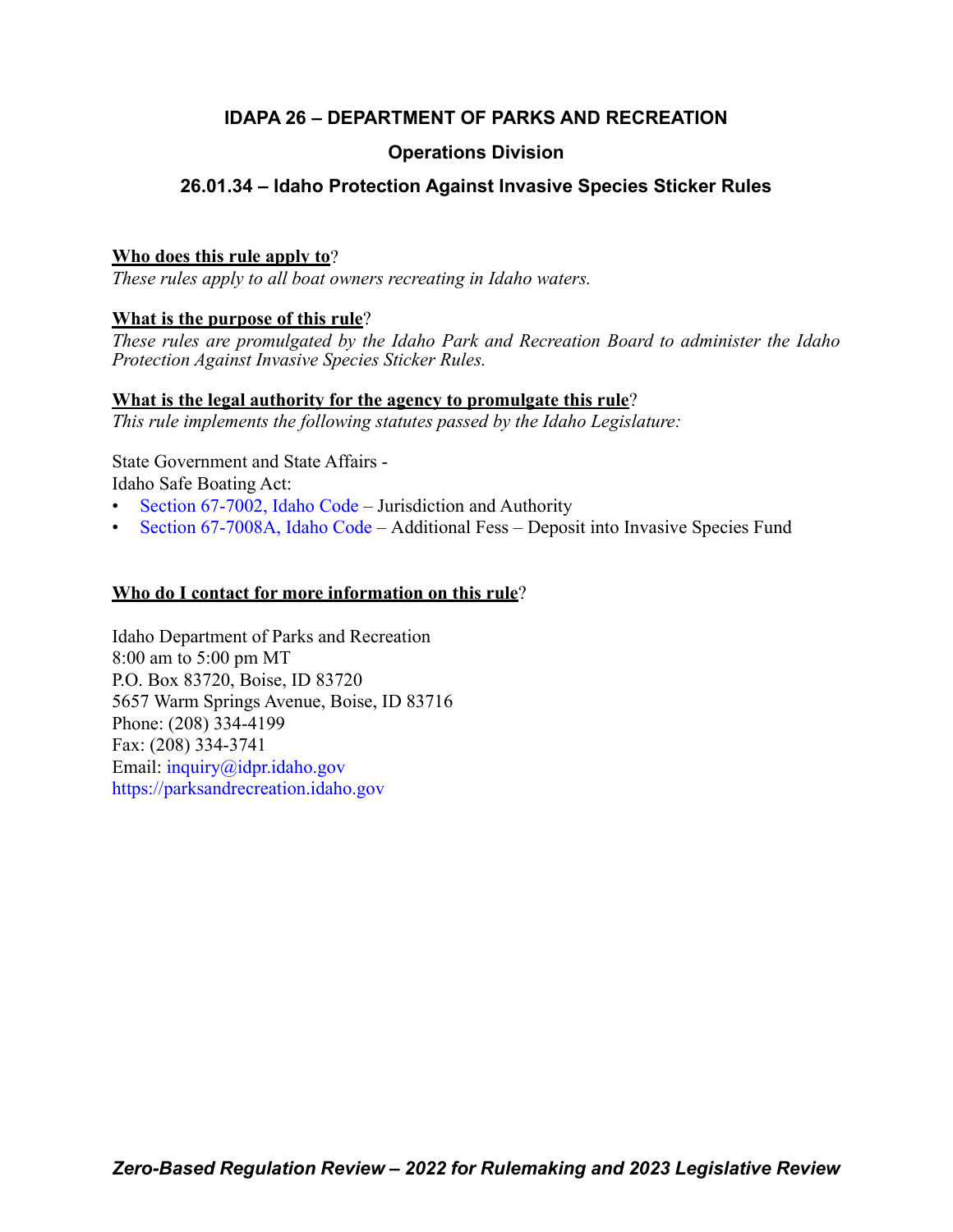# **Table of Contents**

# 26.01.34 - Idaho Protection Against Invasive Species Sticker Rules

| 050. Collection Of Fees And Distribution Of Revenues Into Fund. 3 |  |
|-------------------------------------------------------------------|--|
|                                                                   |  |
|                                                                   |  |
| 076. Placement Of Protection Against Invasive Species Sticker.  4 |  |
|                                                                   |  |
|                                                                   |  |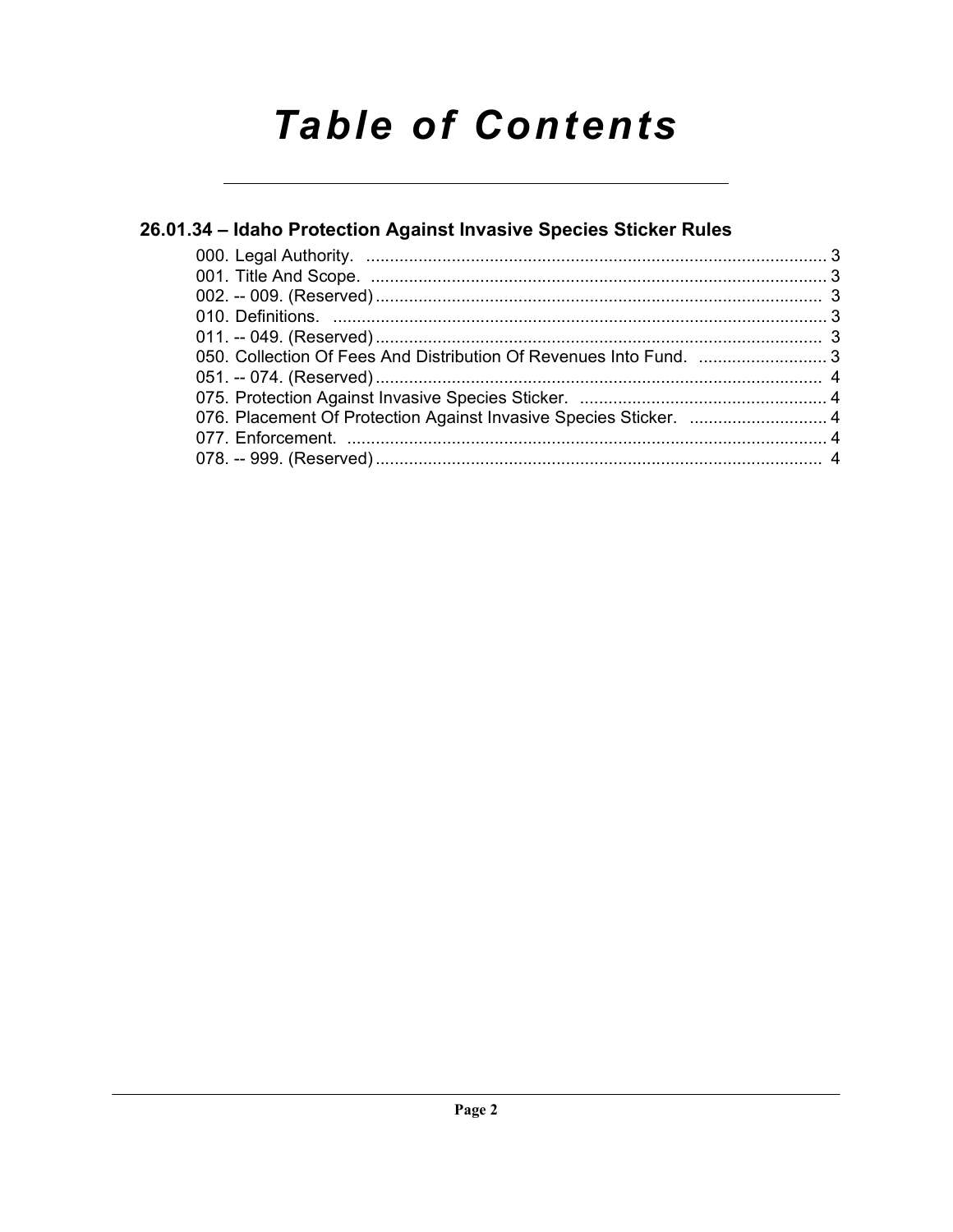### **26.01.34 – IDAHO PROTECTION AGAINST INVASIVE SPECIES STICKER RULES**

#### <span id="page-2-1"></span><span id="page-2-0"></span>**000. LEGAL AUTHORITY.**

The Idaho Park and Recreation Board is authorized under Section 67-7002, Idaho Code to promulgate rules to aid in the administration of the Idaho Safe Boating Act, Title 67, Chapter 70, Idaho Code; and is authorized under Section 67-7008A, Idaho Code, to promulgate rules prescribing the display of protection against invasive species stickers. (3-18-22)

#### <span id="page-2-2"></span>**001. TITLE AND SCOPE.**

**01. Title**. The title of this chapter is cited in full as Idaho Department of Parks and Recreation Rules, <br>
26.01.34, "Idaho Protection Against Invasive Species Sticker Rules." (3-18-22) IDAPA 26.01.34, "Idaho Protection Against Invasive Species Sticker Rules."

**02. Scope**. This chapter establishes rules to aid in the administration and enforcement of the Idaho Safe Boating Act, Title 67, Chapter 70, Idaho Code. (3-18-22)

#### <span id="page-2-3"></span>**002. -- 009. (RESERVED)**

#### <span id="page-2-4"></span>**010. DEFINITIONS.**

As used in this chapter: (3-18-22)

| 01. | <b>Commercial Outfitters.</b> As defined in Section 36-2102(b), Idaho Code. | $(3-18-22)$ |
|-----|-----------------------------------------------------------------------------|-------------|
|-----|-----------------------------------------------------------------------------|-------------|

**02. Department**. The Idaho Department of Parks and Recreation. (3-18-22)

**03.** Fund. Invasive Species Fund as defined in Section 22-1911, Idaho Code. (3-18-22)

**04. Idaho Invasive Species Act**. The Idaho Invasive Species Act of 2008 as established in Title 22, Chapter 19, Idaho Code. (3-18-22)

**05. Motorized Vessel**. Any watercraft requiring certificate of number under Section 67-7008, Idaho Code, or any comparable U.S. vessel certificate of number program. (3-18-22)

**06. Non-Motorized Vessel**. Any watercraft used or capable of being used as a means of transportation on water that is propelled by human effort. For the purpose of this chapter this term does not include small inflatable rafts or other inflatable vessels less than ten (10) feet in length. (3-18-22)

**07. Protection Against Invasive Species Sticker**. Any sticker issued by the Department in accordance with the provisions of Section  $67-7008(A)$ , Idaho Code.

**08. Validation Sticker**. Any sticker issued by the Department in accordance with the provisions of Section 67-7008, Idaho Code. (3-18-22)

#### <span id="page-2-5"></span>**011. -- 049. (RESERVED)**

#### <span id="page-2-6"></span>**050. COLLECTION OF FEES AND DISTRIBUTION OF REVENUES INTO FUND.**

In addition to any other moneys or fees collected pursuant to Section 67-7008 or any other provision of Title 67, Chapter 70, Idaho Code, all vessels are required to pay an additional fee as established in Section 67-7008A, Idaho Code. (3-18-22)

**Operator Responsibilities**. The operator of any watercraft required to display a Protection Against Invasive Species Sticker pursuant to this chapter will ensure that fees are paid and that a Protection Against Invasive Species Sticker is displayed on the vessel, except as provided in Subsection 075.01 of this chapter, prior to launch into the public waters of Idaho. (3-18-22) into the public waters of Idaho.

#### **02. Prorated Group Rates for Commercial Outfitters**. (3-18-22)

**a.** Group rates for commercial outfitters with nonmotorized fleets exceeding five (5) vessels will be determined using the number of vessels within the fleet at the time of purchase of the stickers, as provided in Section 67-7008A(1)(c). Previous or future sticker purchases will be prorated separately. (3-18-22)  $67-7008A(1)(c)$ . Previous or future sticker purchases will be prorated separately.

**b.** Protection Against Invasive Species Stickers purchased by outfitters or guides who are duly licensed in accordance with Title 36, Chapter 21, Idaho Code, must be accompanied by an affidavit that must be